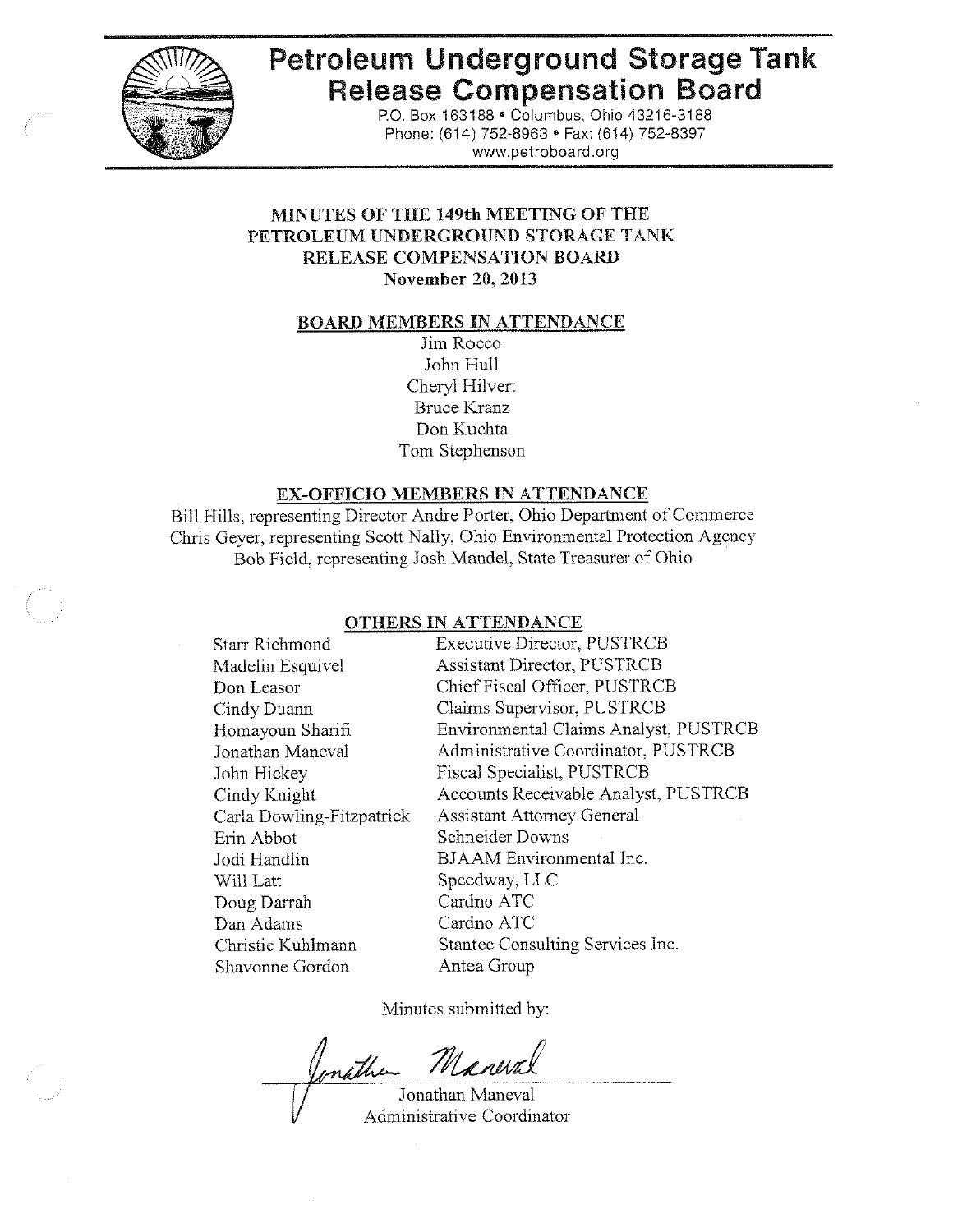## **Call to Order:**

Chairman Rocco convened the one hundred forty-ninth meeting of the Petroleum Underground Storage Tank Release Compensation Board on Wednesday, November 20, 2013. The following members were in attendance:

Jim Rocco; John Hull; Cheryl Hilvert; Bruce Kranz; Don Kuchta; Tom Stephenson; Bill Hills, representing Director Andre Porter, Ohio Department of Commerce; Chris Geyer, representing Scott Nally, Ohio Environmental Protection Agency; and Bob Field, representing Josh Mandel, State Treasurer of Ohio.

The following member was not in attendance: Stephen Hightower.

#### **Minutes:**

Chairman Rocco asked if there were any comments or questions regarding the minutes from the September 4, 2013 Board meeting, and there were none. Vice-Chairman Hull moved to approve the minutes. Mayor Kuchta seconded. A vote was taken and the following members voted in the affirmative: Ms. Hilvert and Messrs. Rocco, Hull, Kranz, Kuchta, Stephenson, Hills and Field. Mr. Geyer abstained. The motion passed.

#### **BUSTR Report:**

Chairman Rocco called upon Bill Hills, Bureau Chief, to present the Bureau of Underground Storage Tank Regulations (BUSTR) report.

Mr. Hills reported that the Revolving Loan Fund rule was filed with the Joint Committee on Agency Rule Review, and should be effective at the end of January. A public hearing concerning the proposed rule will be held on December 19, 2013. He said BUSTR is working with Department of Commerce fiscal department on the application form, screening criteria and loan agreement associated with the program.

Mr. Hills stated that the LUST (leaking underground storage tank) grant monies were received and included an additional \$98,000 to be used for responsible party searches. BUSTR is taking the steps necessary to select vendors for this project.

Mr. Hills said BUSTR has scheduled an UST installer course in February and an UST inspector course in March at the Ohio Fire Academy. Mr. Hills said the State Fire Marshal will be hosting the U.S. EPA Region 5 underground storage tank installer seminar in late March 2014.

Mr. Hills stated that the OTTER (Ohio Tank Tracking & Environmental Regulations) database and Click Scheduling are operating with only minor issues. Click scheduling is a GPS driven computer program that geographically schedules the inspectors to visit facilities that are located in the same geographical area.

Mr. Hills reported that for the week ending November 8, 2013, 72 inspections were performed for a total of 1,458 inspections for the three-year inspection cycle ending June 30, 2016. He said 12 NFAs were generated during this same time period for a total of 63 for the grant cycle ending September 30, 2014.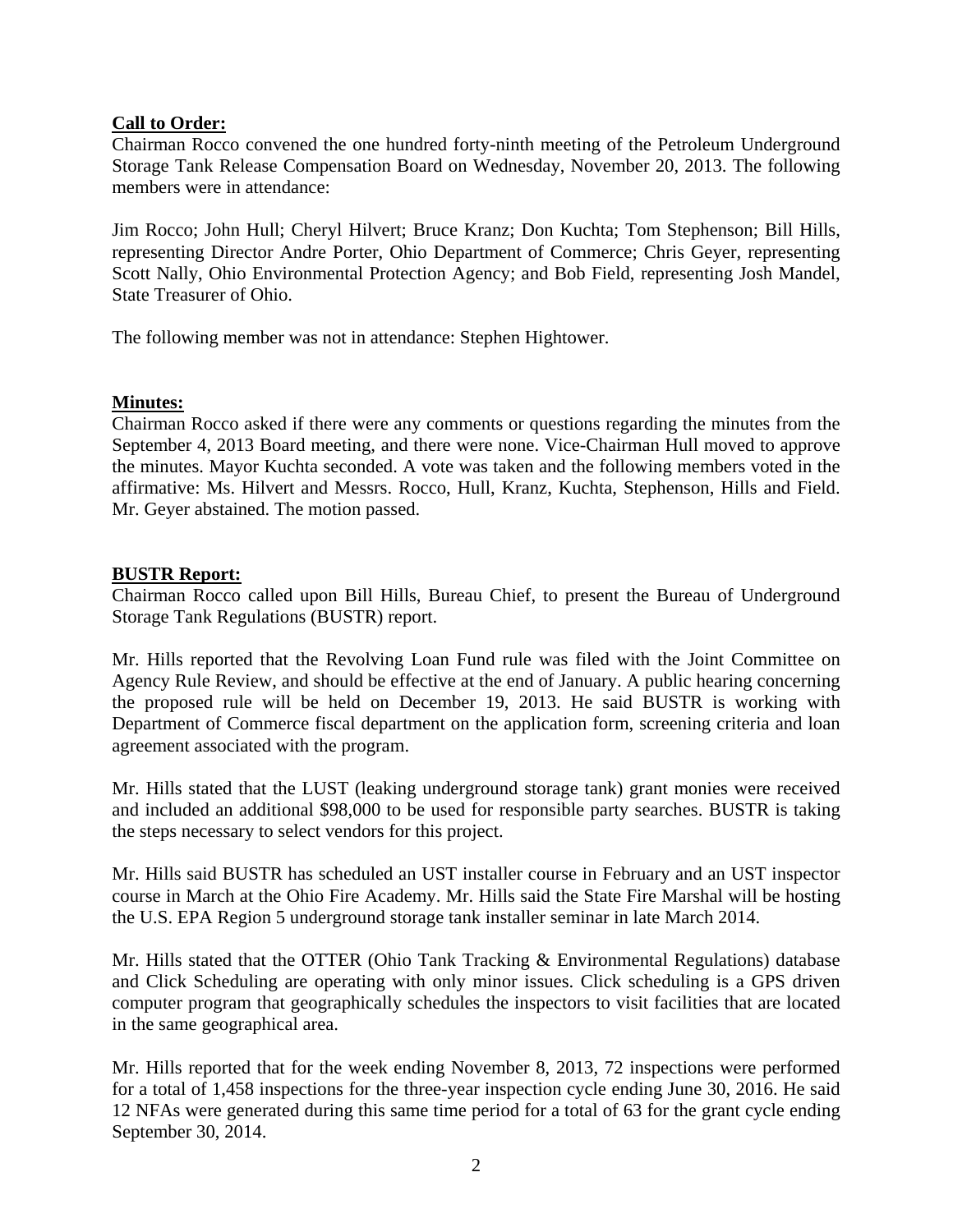Mr. Hills stated that roughly 22,000 USTs are registered, and there are about 3,745 owners of 7,526 registered facilities.

Chairman Rocco asked who will attend the Region 5 installer seminar. Mr. Hills responded saying installers and inspectors from the six states that make up Region 5 are expected to attend. Chairman Rocco recommended that if the training satisfies the certified installer refresher training requirement, the Ohio Petroleum Contractors Association be notified.

Mayor Kuchta offered to assist in notifying political subdivisions of the Revolving Loan Fund Program.

#### **Financial Report:**

Chairman Rocco called upon Don Leasor, Chief Fiscal Officer, to present the financial reports.

## *Audit Report*

Mr. Leasor stated that a draft copy of the audited financial statements and supplementary financial information for the years ending June 30, 2013 and 2012 has been distributed to each member. He introduced Erin Abbot, representative from the accounting firm of Schneider Downs, to present the draft of the financial statements.

Ms. Abbot thanked Executive Director, Starr Richmond and Chief Fiscal Officer, Don Leasor for their diligent work throughout the audit and noted that it was the earliest the audit has been completed. She said following the Board members' review, the audit would be filed with the Auditor of State prior to the December 31, 2013 deadline.

Ms. Abbot reported that Schneider Downs would issue an unqualified opinion indicating the Board's financial statements are materially correct and present fairly the financial position of the Board as of June 30, 2013.

Ms. Abbot pointed out that management's representation of the Board's financial performance during fiscal year 2013 along with the overview of the financial statements is found in the Management's Discussion and Analysis section of the report.

Ms. Abbot stated that as a result of the Governmental Accounting Standards Board's Statement No. 63, the presentation of the financial statements has changed to illustrate the net position. On page 8 of the report, the Statements of Net Position shows assets, then liabilities, followed by the net position.

Ms. Abbot briefly discussed fluctuations from the prior year, long term investments, the reserve for unpaid claims, the unrestricted net position and the Statements of Revenues and Expenses and Changes in Net Position. She reported that overall there was an increase in net position of \$8 million from the prior year. She reviewed the Statements of Cash Flows indicating there was positive net cash provided by activities. She provided a brief overview of the statement footnotes.

Ms. Abbot said Schneider Downs is required by the Auditor of State to verify the organization is compliant with the Ohio Revised Code, the Ohio Compliance Supplement and laws that might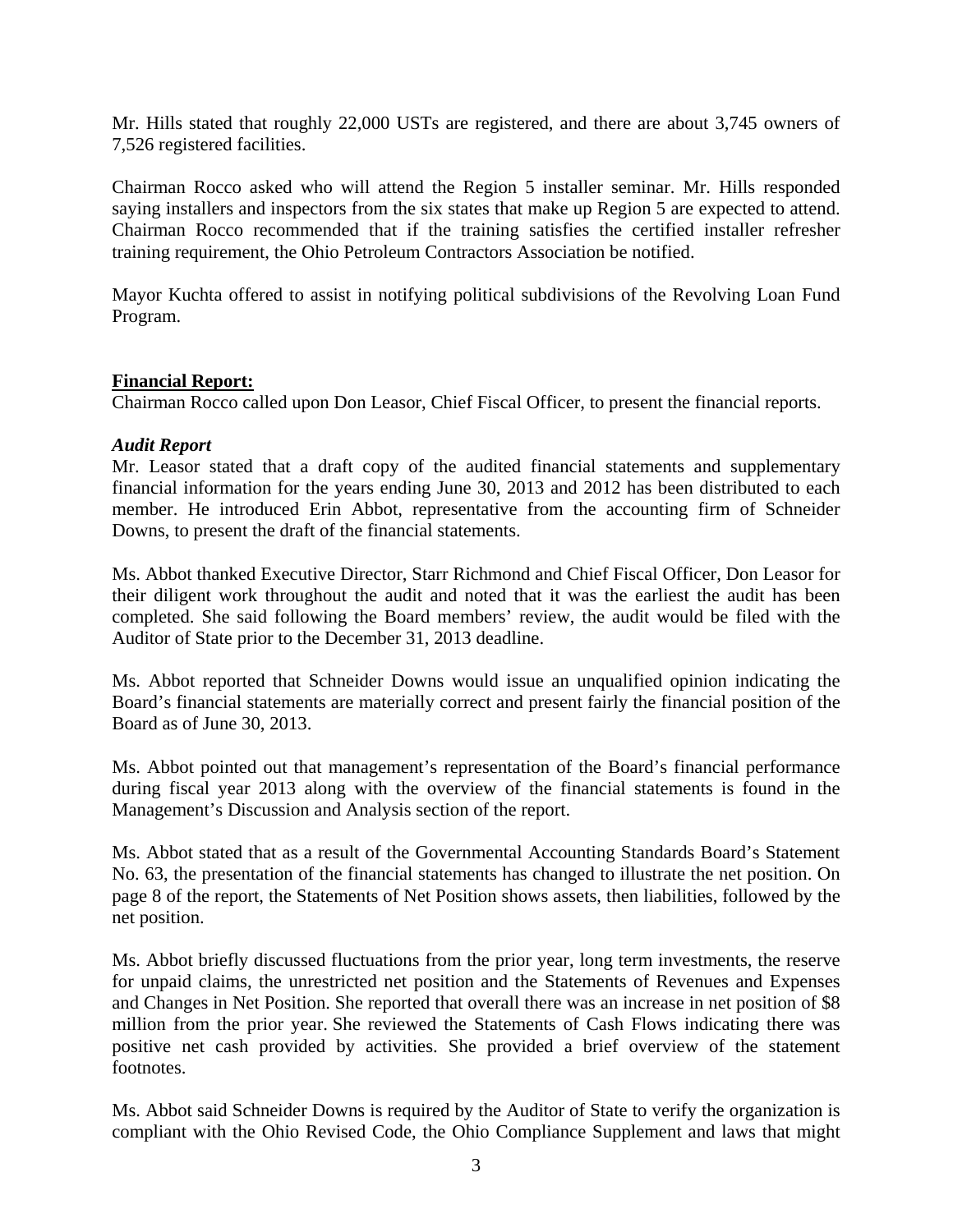affect the organization. There were no significant deficiencies or material weaknesses noted and this resulted in a clean report on internal control and compliance over financial reporting as well as laws and regulations.

Ms. Abbot stated that management uses significant estimates in the financial statements, including the allowance for doubtful accounts and the reserve for unpaid claims. Schneider Downs consulted with an actuary to assist in establishing a reasonable assessment of management's calculations of the reserve for unpaid claims.

Ms. Abbot said, in Schneider Downs' opinion, there were no transactions entered into without authoritative guidance and that all significant transactions occurred in the proper period. She said there were no difficulties in performing or completing the audit, and there were no audit adjustments.

Chairman Rocco requested that each member take time to review the draft financial statements, and if there were questions or comments, to contact Ms. Richmond or Mr. Leasor before December 6, 2013.

## *August and September Financials*

Mr. Leasor said the August and September financials were emailed to each member. He asked if there were any questions or concerns regarding these reports, and there were none.

Mr. Leasor reported that, as of November 19, 2013, the unobligated balance was \$18.9 million. He said this included \$12.9 million in STAR Ohio and the \$6 million invested in US treasuries and US agency callable bonds. He reported that the balance in the obligated account as of November 19, 2013 was approximately \$7.1 million.

Mr. Leasor said tank revenues would be discussed during the presentation of fee statement statistics.

Mr. Leasor pointed out the interest income section of the report now shows interest earned and the unrealized gain or loss resulting from the fluctuation in the market value of investments. He said as of September 30, 2013, interest earnings were \$5,200.

Mr. Leasor said the claims expense for September was approximately \$533,000, and as of November 19, 2013, \$1.9 million has been paid for claims for fiscal year 2014.

Mr. Leasor said the total operating expenses for October were \$130,000. He said as of September 30, 2013, postage expense was 57% of the amount budgeted. He said this is due to postage fees for the final quarter of fiscal year 2013 being paid in August of fiscal year 2014. He said these charges include fees for the annual fee statement mailing which is sent by certified mail.

Mr. Leasor said all other expenses are where they should be at this time in the fiscal year.

## *Fee Statement Statistics*

Mr. Leasor said as of November 19, 2013, the per-tank fees collected for program year 2013 were approximately \$13.5 million, which represents 96% of the billed amount. He said between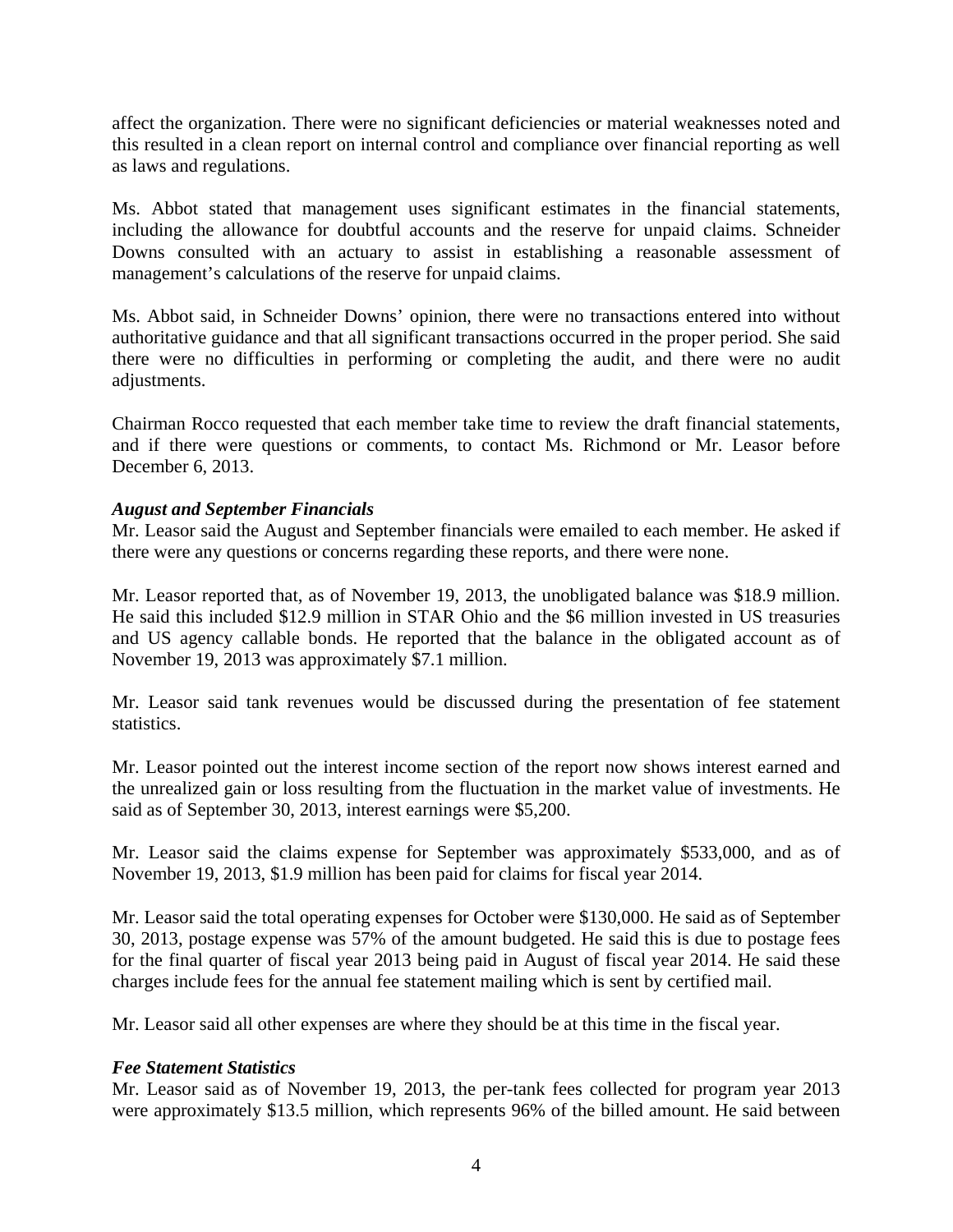July 1, 2013 and November 19, 2013, approximately \$196,000 was collected for prior year fees, net of refunds of \$39,000.

Mr. Leasor said for program year 2013, 16,100 tanks were billed at the standard deductible (\$55,000) and 5,500 tanks were billed at the reduced deductible (\$11,000). Mr. Leasor said as of November 19, 2013, the number of tanks for which fees have been paid at the standard deductible rate is 14,900 and at the reduced deductible rate is 5,600. He said fees for a total of 20,530 tanks were paid by 3,232 owners. He said this compares to fees being paid for 20,605 tanks by 3,279 owners for the same period of time in the previous fiscal year.

Mr. Leasor said program year 2012 fees have been paid for a total of 21,072 tanks by 3,340 owners.

Mr. Leasor stated that the \$13.6 million collected to date represents 97.6% of the \$14 million budgeted for program year 2013. He said the 20,530 tanks with fees paid for program year 2013 represents 99.2% of the 20,700 tanks anticipated to be assured this year.

#### **Compliance/Fee Assessment Report:**

Chairman Rocco called on Madelin Esquivel, Assistant Director, to present the compliance and fee assessment report.

Ms. Esquivel reported that, as of October 31, 2013, \$36,615 in refunds has been paid to 38 owners for program year 2013, which began July 1, 2013. She said the amount of pending refunds totals \$1,391,781.

Ms. Esquivel stated that as of October 31, 2013, for program year 2013, a total of \$75,950 was used to offset outstanding fees. She explained that this number is higher than previous years as a result of a major reconciliation of the Ohio Department of Rehabilitation and Correction account.

Ms. Esquivel stated that as of October 31, 2013, a total of \$89,380 was collected by the Attorney General's Office and Special Counsel for program year 2013. She said after deducting the collection costs of \$31,879, the net amount received by the Board is \$57,502.

Ms. Esquivel said as of October 31, 2013, 79 accounts totaling \$127,880 has been certified to the Attorney General's Office for collection.

Ms. Esquivel said eight Orders Pursuant to Law are under appeal. She said six are under review, one hearing is scheduled and one settlement agreement is pending. Ms. Esquivel said two Determinations to Deny a Certificate of Coverage are under appeal. She said one is under review and one hearing is scheduled.

Ms. Esquivel said three Ability to Pay Applications are pending review. The Ability to Pay program allows former UST owners experiencing financial difficulty to apply for and receive a determination of their ability to pay delinquent fees.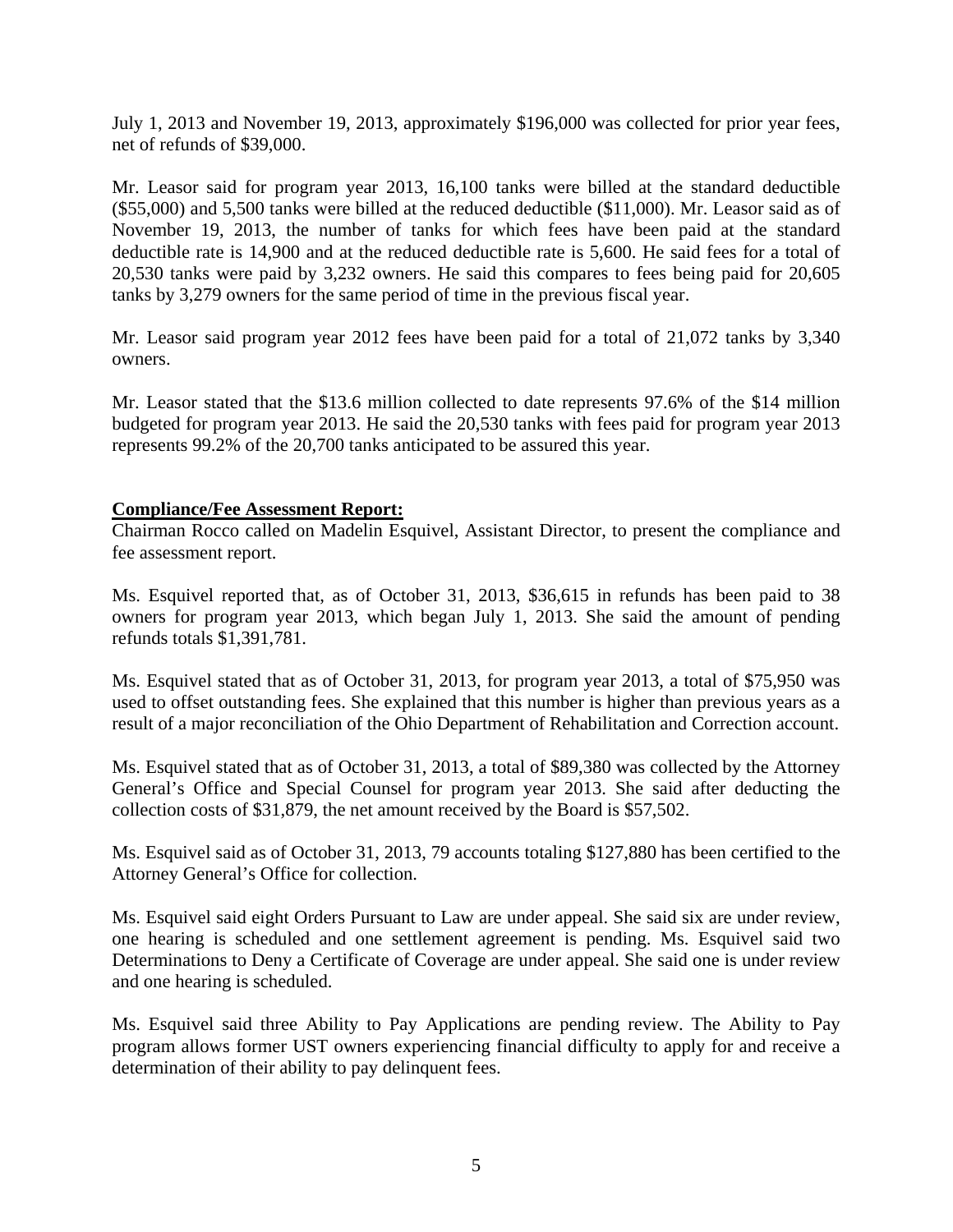Ms. Esquivel reported that, as of November 13, 2013, Certificates of Coverage have been issued to 3,027 owners. She said there are 227 Applications for Certificates of Coverage currently in process.

Ms. Esquivel stated that there are 53 uncashed refund checks that total \$38,070. She said there is \$63,130 in refunds pending for 57 owners from whom more information has been requested.

Ms. Esquivel said the Attorney General's Office has instituted a new program called the Offset Program, in which that office matches individual debtors' attributes in a data match system to find individual social security numbers. The social security number is matched with any tax refund, lottery winnings or unclaimed funds. Any identified funds are then held and applied to the debt with the oldest debts being paid first. She said \$80 million of the \$465 million collected in total by the Attorney General's Office last year was collected through the Offset Program. The Attorney General's Office collected \$1,156 for the Board through the Offset Program last year.

## **Claims Report:**

Chairman Rocco called on Cindy Duann, Claims Supervisor, to present the claims report.

Ms. Duann reported that, as of November 1, 2013, the total maximum liability of in-house open claims is \$29.6 million. She said using the historical average claim payout ratio of 70%, the anticipated claim liability of unpaid in-house claims is about \$20.7 million. She stated that, as of November 1, 2013, a total of 2,138 Fund eligible sites have been issued NFAs with an average cleanup cost of \$128,650 per site. She said after applying the deductibles, the average net value of each site is \$95,450, and after removing the disallowed costs, the average payout per closed site is \$69,173. She said this is approximately 72.5% of the average net value.

Ms. Duann said as of November 1, 2013, there were 1,779 claims pending review and 21 claim settlement determinations under appeal.

Ms. Duann noted that there was an error in the report, and the total number of all sites is 2,902, not 2,092.

Ms. Duann reported that during the first four months of program year 2013, July through October, the Board received an average of 86 claims per month, and an average of 74 claims per month were settled. She said as of November 1, 2013, the total claim settlement offer was just over \$2 million with an average claim payout of 76% of the net value. This is slightly higher than previous years.

Ms. Duann reported that, as of November 1, 2013, nine eligibility applications are pending review and five eligibility determinations are under appeal. She stated that during the first four months of program year 2013, a total of ten eligibility applications were received and during that same period of time, 30 eligibility determinations were issued. Twenty-six or 87% of these determinations were approvals. She said this approval rate is higher than in previous years.

Ms. Duann said for the first four months of program year 2013, a total of 64 requests for cost pre-approval were received and 73 cost pre-approval notifications were issued. Of the cost preapprovals received, 14 included a new RAP (remedial action plan) and 17 were requests for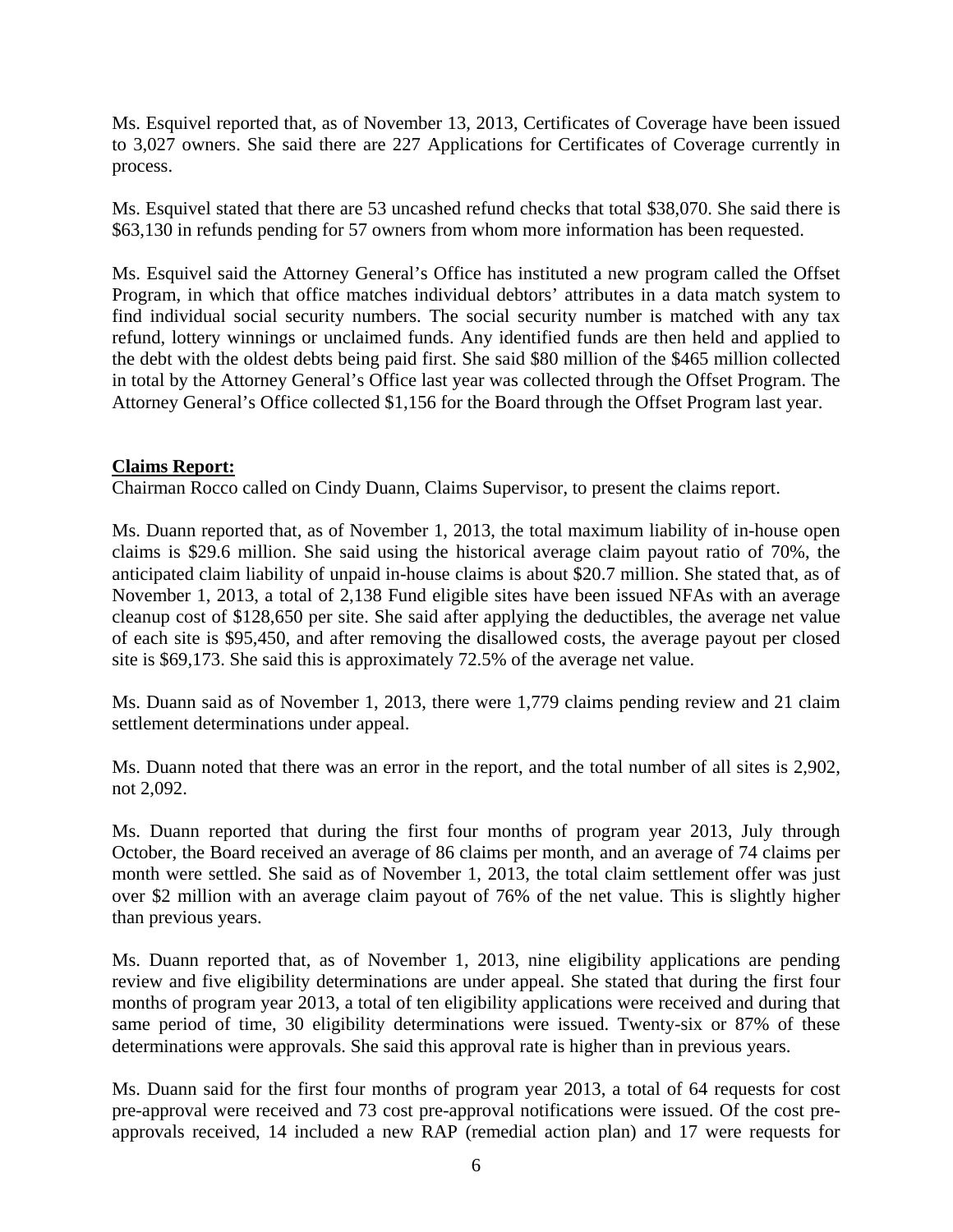annual RAP cost pre-approvals. She reported that, as of November 1, 2013, 39 cost preapprovals are pending review.

#### **New Business:**

#### *Finance Committee Report*

Chairman Rocco said the Finance Committee met in early November to discuss a number of issues.

Chairman Rocco said the committee reviewed the Board's investment policy, and is not recommending changes to the policy. He stated that the first \$2 million of investments will mature in May 2014, and the committee will meet in early 2014 to determine whether to reinvest those monies. He said the committee will also discuss how to address the cash that has accumulated from interest on the investments; specifically whether to reinvest this money or move it into the unobligated account.

Chairman Rocco reported that the committee also reviewed the Board's collections policy, and the committee is recommending no changes to the policy. He noted that the Attorney General's use of the Offset Program to collect on delinquent accounts does not change the policy.

Chairman Rocco said the committee also discussed the Fund fees, which are reviewed annually to determine whether changes are needed. He called upon Don Leasor, Chief Fiscal Officer, to present the pro-forma financial statements to the Board.

Mr. Leasor stated that two versions of the pro-forma financial statements were provided in each member's notebook. The first version shows a \$100 per-tank fee decrease in fiscal year 2015 with claim payments of \$9 million annually, and the second version shows a \$100 per-tank fee decrease in fiscal year 2015 with claim payments of \$11 million annually.

Mr. Leasor explained that the pro-forma statements presented were created using certain assumptions. These assumptions include a \$100 per-tank fee decrease to \$500 per tank for coverage at the standard deductible, and \$700 per tank for coverage at the reduced deductible. Additional assumptions concerned fee revenue and expense projections through fiscal year 2018.

Mr. Leasor said, based on the assumptions used, the first version of the pro-forma financial statements projects an unobligated ending balance of \$29 million and an estimated claim liability of \$6.6 million at the end of fiscal year 2018. He stated that the second version of the pro-forma financial statements is based on the same assumptions as the first version with the exception of increases in administrative expenses to reflect the hiring of a fifth Environmental Claims Analyst and in the amount of claims paid annually to \$11 million. He said the second version projects an unobligated ending balance of \$22 million and an estimated claim liability of zero at the end of fiscal year 2018.

Chairman Rocco explained that the Finance Committee reviewed reducing the annual per-tank fees as well as maintaining the current fee structure. He said if no changes were made to the annual fees, there would be a significant increase in the unobligated balance through the end of fiscal year 2018. After reviewing the projected revenues, the Finance Committee is recommending the annual fees be reduced by \$100 per tank for the upcoming fiscal year.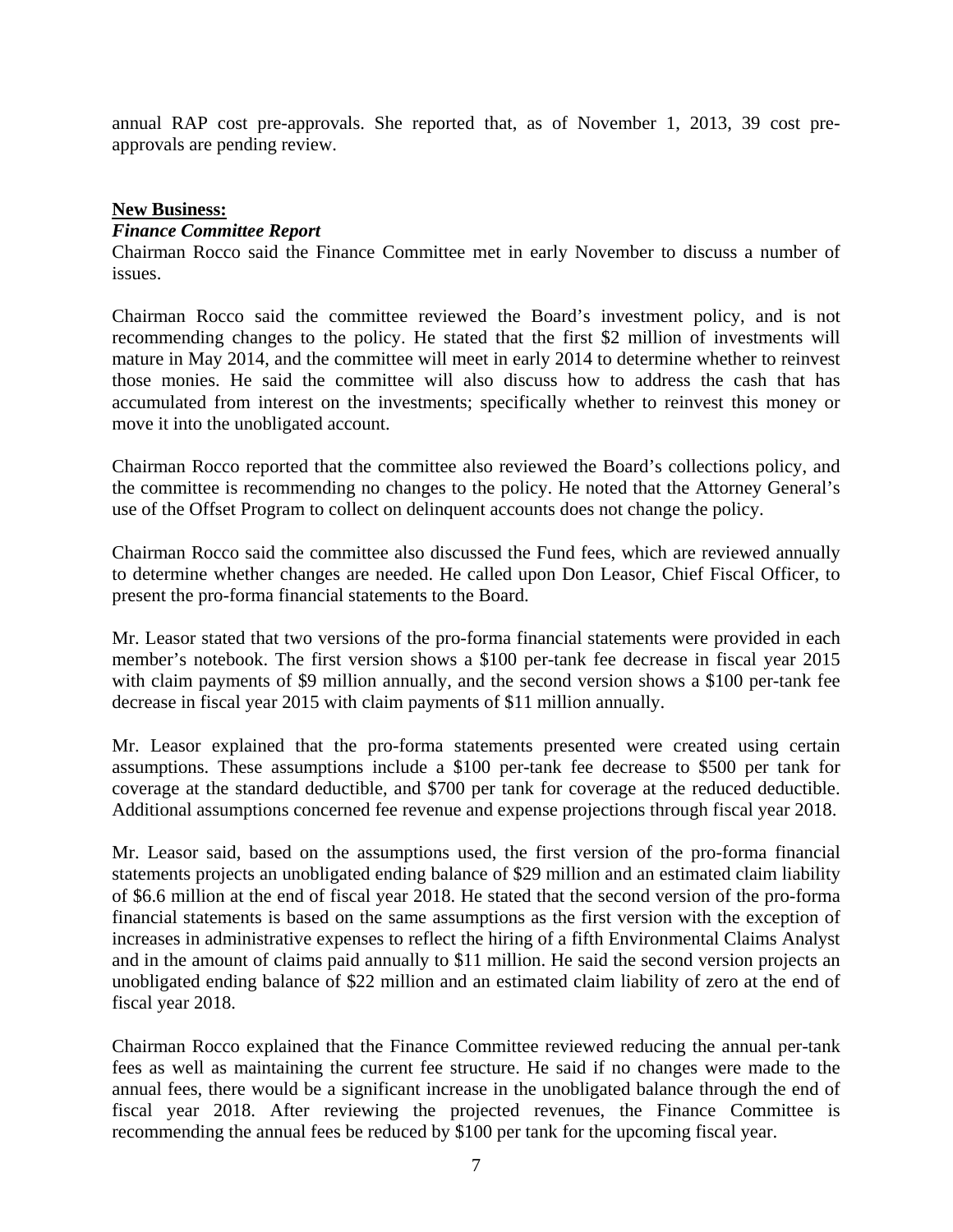Chairman Rocco said the committee also looked at whether there was an ability to speed up claims reimbursement, and whether sufficient cash flow was available to pay out claims at a faster rate. He said currently the review of claims is constrained by staffing limitations. He said the committee is recommending hiring an additional claims analyst, and by adding another analyst, an additional \$2 million in claims is projected to be processed on an annual basis. Considering the economic benefit to the tank owners and other constituencies, he recommended a concerted effort be taken to hire an additional claims reviewer.

Chairman Rocco requested a motion to adopt the recommendation of the Finance Committee to amend paragraph H of Ohio Administrative Code 3737-1-04 to decrease the annual fee from \$600 per tank to \$500 per tank.

Mayor Kuchta so moved. Vice-Chairman Hull seconded. Chairman Rocco noted that by changing the annual fee for the standard deductible to \$500 per tank, the annual fee for the reduced deductible will change to \$700 per tank. Following a short discussion, a vote was taken and all members voted in the affirmative. The motion passed.

#### *Meeting Dates*

Chairman Rocco said the proposed rule change will be filed with JCARR (Joint Committee on Agency Rule Review), and it will be necessary to hold a public hearing on February 19, 2014 at 9:00 a.m. to present the proposed rule change. A Board meeting will be held immediately following the public hearing.

Chairman Rocco said the Board meeting previously scheduled for March 12, 2014, must be moved to Thursday, March 20, 2014, to allow for the amended rule to be adopted by the Board after the rule leaves JCARR jurisdiction.

Chairman Rocco requested the Board meeting previously scheduled for November 19, 2014, be moved to November 12, 2014.

#### *Hardship Application*

Chairman Rocco called upon Starr Richmond, Executive Director, to present the hardship application. Ms. Richmond stated that the Board's rule 3737-1-08 provides for an owner experiencing financial hardship to apply for hardship status with the Fund. She said a hardship allows for the acceleration of the review of claims submitted by the owner. Ms. Richmond said this reduces the financial burden the owner would experience if the claims were reviewed and settled in the normal course of business. She said, once granted, the hardship status remains in effect for a one-year period. Ms. Richmond said at that time, the owner may reapply and submit updated financial information and be considered for a one year extension of hardship status.

Ms. Richmond stated in determining hardship status, the application and a minimum of two years income tax records are reviewed. She said, in addition, a U.S. EPA financial capacity test is used to evaluate the owner's cash flow and determine if the owner is able to carry debt, in which case, the owner could finance the costs of corrective actions over time.

Ms. Richmond stated there is one application for hardship status being presented today.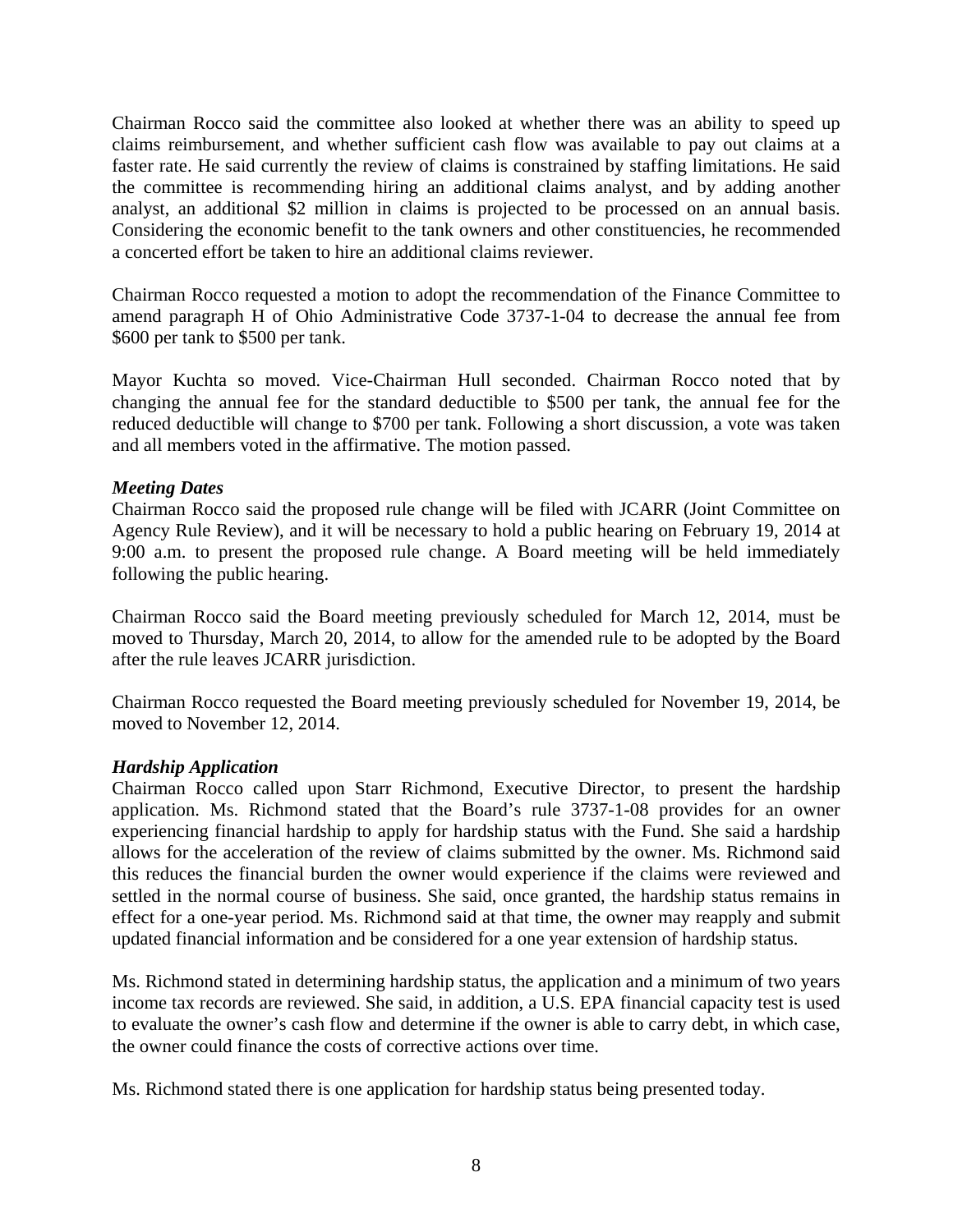## **Claim #4808-0001/02/02/90, Owner – Harold Saurers**

Ms. Richmond said as the owner of Rod Kicks Marathon, Mr. Saurers is the responsible person for a 1990 release that occurred on Spruce Street in Wooster, Ohio. She said this is the third request for hardship status submitted by Mr. Saurers. To date, the Fund has reimbursed about \$60,000 for corrective action costs at the site, and there is an additional \$12,000 that is pending payment. She said corrective actions costs for the next 12 months are anticipated to be \$100,000.

Ms. Richmond said based on the information provided on Mr. Saurers' application, his annual household expenses and debt payments exceed his annual income which consists primarily of pension and social security benefits. She said he has some limited assets including real estate and automobiles, and he is the owner of Wooster Ignition, Inc. She noted that Wooster Ignition has operated at a loss for the past few years. Ms. Richmond said based on the U.S. EPA financial capacity test, it is highly unlikely Mr. Saurers has the ability to afford the corrective actions that are anticipated to be conducted in the next 12 months.

Ms. Richmond recommended the Board approve the application and grant hardship status to Mr. Saurers. Vice-Chairman Hull moved to approve the hardship application. Mayor Kuchta seconded and a vote was taken. All members voted in the affirmative. The motion carried.

#### **Certificates of Coverage – Ratifications:**

Chairman Rocco called upon Ms. Richmond, to present the lists of owners who have either been issued or denied a Certificate of Coverage for ratification by the Board.

Ms. Richmond said that behind Tabs 9 and 10 are listings of facilities that, since the September Board meeting, have been issued or denied a program year 2012 or 2013 Certificate of Coverage.

Ms. Richmond said the process used to review the fee applications and issue or deny a Certificate of Coverage includes a review for completeness to determine full payment was received; financial responsibility for the deductible has been demonstrated; and, the owner has certified with his signature that he is in compliance with the State Fire Marshal's rules for the operation and maintenance of petroleum underground storage tanks. She said if these requirements are met and if the tanks existed in previous years, a certificate for the subject tanks has been issued to the owner in at least one of the prior two years, then a Certificate of Coverage is issued.

Ms. Richmond explained that if deficiencies or compliance issues are discovered, notice is provided to the owner in accordance with the Board's rules. The owner is provided 30 days to respond to the notice with information to correct the deficiency or compliance issue. If correcting information is not received within this time, a determination denying the Certificate of Coverage is issued to the owner.

She said the Board's rules and the Revised Code make provisions for an appeal of the determination. Ms. Richmond said that throughout this process, the Board's staff works with the owner to correct the fee statement record and if necessary, refers the owner to BUSTR to correct the registration record.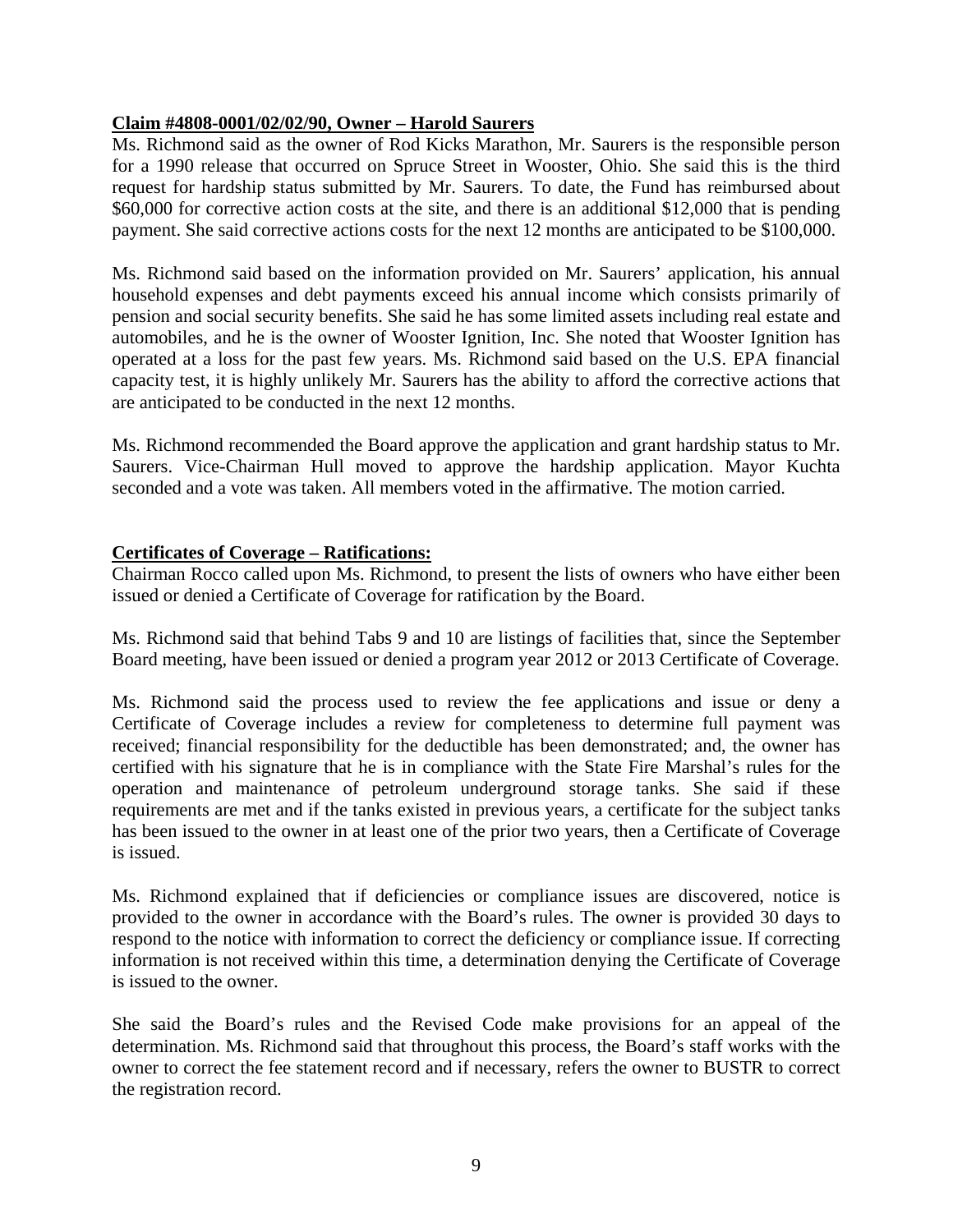Ms. Richmond requested the Board ratify her actions with respect to the issuance of the 2012 program year Certificates of Coverage for the two facilities included on the list behind Tab 9.

Vice-Chairman Hull moved to ratify the issuance of the 2012 Certificates of Coverage for the facilities listed. Mr. Geyer seconded. A vote was taken and all members voted in the affirmative. The motion passed.

Ms. Richmond requested the Board ratify her actions with respect to the denial of the 2012 program year Certificates of Coverage for the five facilities included on the list behind the Tab 9 green divider page.

Mr. Geyer moved to ratify the denial of the 2012 Certificates of Coverage that were listed. Mr. Hills seconded. A vote was taken and all members voted in the affirmative. The motion passed.

Ms. Richmond requested the Board ratify her actions with respect to the issuance of the 2013 program year Certificates of Coverage for the 193 owners of 616 facilities included on the list behind Tab 10.

Mr. Geyer moved to ratify the issuance of the 2013 Certificates of Coverage for the facilities listed. Mr. Hills seconded. A vote was taken and all members voted in the affirmative. The motion passed.

Ms. Richmond requested the Board ratify her actions with respect to the denial of the 2013 program year Certificates of Coverage for the six facilities included on the list behind the Tab 10 green divider page.

Mr. Geyer moved to ratify the denial of the 2013 Certificates of Coverage that were listed. Mr. Hills seconded. A vote was taken and all members voted in the affirmative. The motion passed.

#### **Committee Meetings:**

Chairman Rocco stated that the Rules Committee will meet following the February 19, 2014 Board Meeting, and the Finance Committee will meet following the March 20, 2014 Board meeting.

#### **Executive Session:**

Chairman Rocco requested a motion to enter into executive session with counsel pursuant to O.R.C. 121.22(G)(3) to discuss matters of pending or imminent court action. Vice-Chairman Hull so moved. Mayor Kuchta seconded. Chairman Rocco called for a roll call. The following members voted in the affirmative: Ms. Hilvert and Messrs. Field, Geyer, Hills, Hull, Kranz, Kuchta, Stephenson and Rocco. There were no nays. Mr. Hightower was absent for the vote. The motion passed.

Prior to moving into executive session, Chairman Rocco requested to be recused from the executive session. Chairman Rocco turned the meeting over to Vice-Chairman Hull.